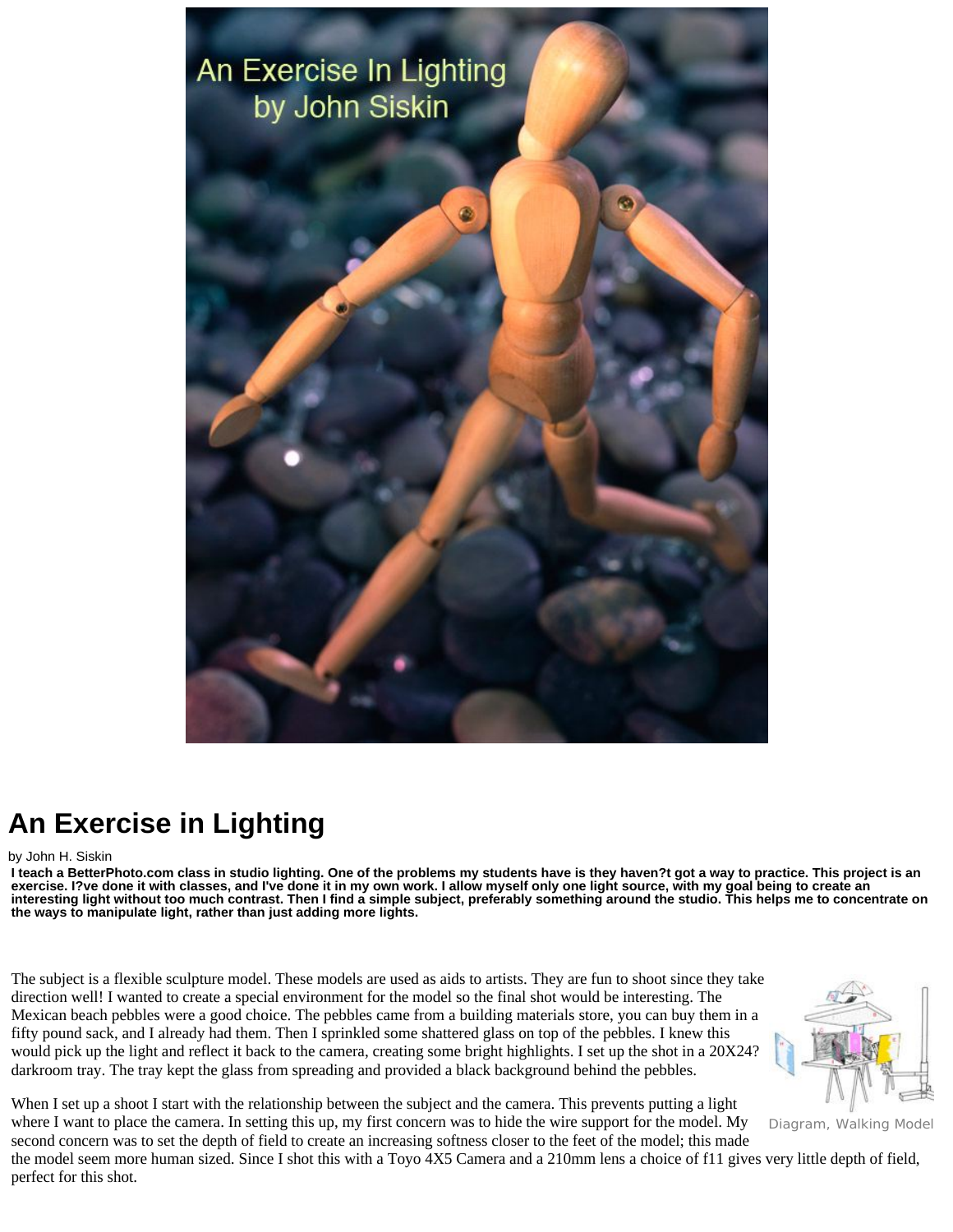The way to make more apparent light sources from one light source is with reflectors. This shot is an exercise in reflectors; as such it has a value in measured in practice, in the same way musicians play scales. The first choice about lighting is the placement of the light source. It is important to place it where we will be able to access the light in different ways, giving us different values of light. I decided to place the light above the subject. This enabled me to use mirrors to reflect the light in from the sides.

Then I pointed the light into an umbrella. The umbrella has covered ribs and the interior fabric is white satin. It is also important that the umbrella has a black cover; an uncovered umbrella would spread light through out the studio. The umbrella is marked A in the diagram.

We can also change the appearance of the light by using diffusers and filters. Using these tools allows us to make light from one direction look brighter or have a different color. In this case, a diffuser with two layers of white rip-stop nylon fabric was placed between the light source and the subject. I used two layers because I wanted to reduce the light from overhead; otherwise the overhead illumination would overwhelm all the other light sources. I then place a blue Roscoe Cinegel on top of the diffuser; this further reduced the amount of light from overhead and adjusted the color.

The diffuser and the blue filter were mounted on a frame made from PVC pipe. This created an overall blue light on the set with a low level of illumination. You can see a reflection of this light on the upper trailing arm (right side of set) of the model. The light has a subtle effect in the rest of the shot, but it stands out on this one arm. The result of using two levels of white rip-stop nylon and a piece of blue Cinegel between the light source and the subject is much less volume of light on the subject than would be on the subject if just the umbrella is used. This makes it possible to reflect light into the subject that will be brighter than the light directly over the subject. The frame with the diffusers and the gel is marked B.

Next I placed a piece of Duvateen fabric opposite the camera. Duvateen is a very black fabric used to absorb light. I didn?t need this as part of the background; that is completely beach pebbles. This was placed to prevent light from the white wall behind the set reflecting white light back into the set. White light from the back of the shot will lighten the background and reduce contrast in the shot.

In order to control the way the image looks, we have to be able to control the light that spills onto the set. I added a large black card to the right side of the set for the same purpose: to control spill light. This card is a sheet of black matt board held up by a spring clamp.

Both the card and the Duvateen provide functions that are as important as adding light: they add shadow and create shape. Even lighting produces a flat look; shadows help produce a feeling of 3-dimensionality. These pieces of black material are called gobos or flags. They are marked C on the diagram.

Now to direct some more light onto the front of subject. What I imagined was a harsh direct light hitting the top of the model. If I used a diffused light for the front illumination I would lose the 3-dimensional effect evident in the head and chest of the model. I also wanted to add a warm color to this light to help offset the blue light from overhead. This color difference helps to make the model stand out from the pebbles in the finished piece. In order to do this, I used a Lowel Tota-flector to bounce light directly from the Smith-Victor light, before it hits the Umbrella. The Totaflector (marked D) is part of a system that mounts both reflectors and flags onto flexible shafts.

In this case, I mounted the flexible shaft onto the boom arm that the light is mounted on. I bounced the light onto a piece of gold Plexiglas mirror (marked E) and then onto the model. Something like a two-corner-bank shot on a pool table! It's easier to get the light where you want it than to make that bank shot on a pool table; you just move the second reflector until the light goes where you want it.

Once you know where the reflector needs to be you can mount it on a light stand. Keep in mind that we are bouncing light from the quartz bulb, not the reflector, so the light is potentially much brighter than the light coming from on top of the model. Another important characteristic of the light is that it is very warm; this is because the reflector is a gold colored Plexiglas. As a consequence of the light being reflected and the color of the reflector the image now has a considerable amount of color and value contrast in the lighting.

I set up two more reflectors to further adjust the light on the sculpture model. The first is behind the set. This reflector is another Lowel Totaflector, that is a silver reflector 8X12 inches (marked F). This reflector is bouncing light from the umbrella into the back and side of the model. This light helps to separate the subject from the background, by creating a more defined edge.

If you examine the right edge of the final shot, particularly of the lower torso, you can see what this light does. The light from this reflector is more subtle that the last one because the light is reflected from the umbrella. The umbrella absorbs more of the light and diffuses the light more. The light is filtered through a lavender cinegel (marked G). This gives me the color and smoothness I wanted in the backlight.

**Another advantage of this light can be seen in the reflections in the broken glass, many of them are illuminated by this backlight. The color of the reflections in the broken glass is the tip-off to the source of the light. The angle of reflection between the backlight and the lens works this way because the backlight and the lens are at a similar angle from the set; the broken surfaces of the glass make the effect irregular.** 

The final reflector has some wonderful characteristics. The light goes through a simulated stained glass window! First let's pay attention to the mirror (marked H); it's about 18X24 inches, so it throws a big piece of light. A bigger reflector creates a larger light source that will have a greater tendency to wrap around the subject. I wanted a larger source to give more light to the right side of the set, to give a sense of direction to the shot. This light helps to create a sense of movement toward the right side of the image. The final image seems to walk through the frame and this light is part of that illusion. This sidelight also creates more contrast in the subject in the arm torso and head. The mirror that creates this light is further from the set that the other mirrors.





Walking Model